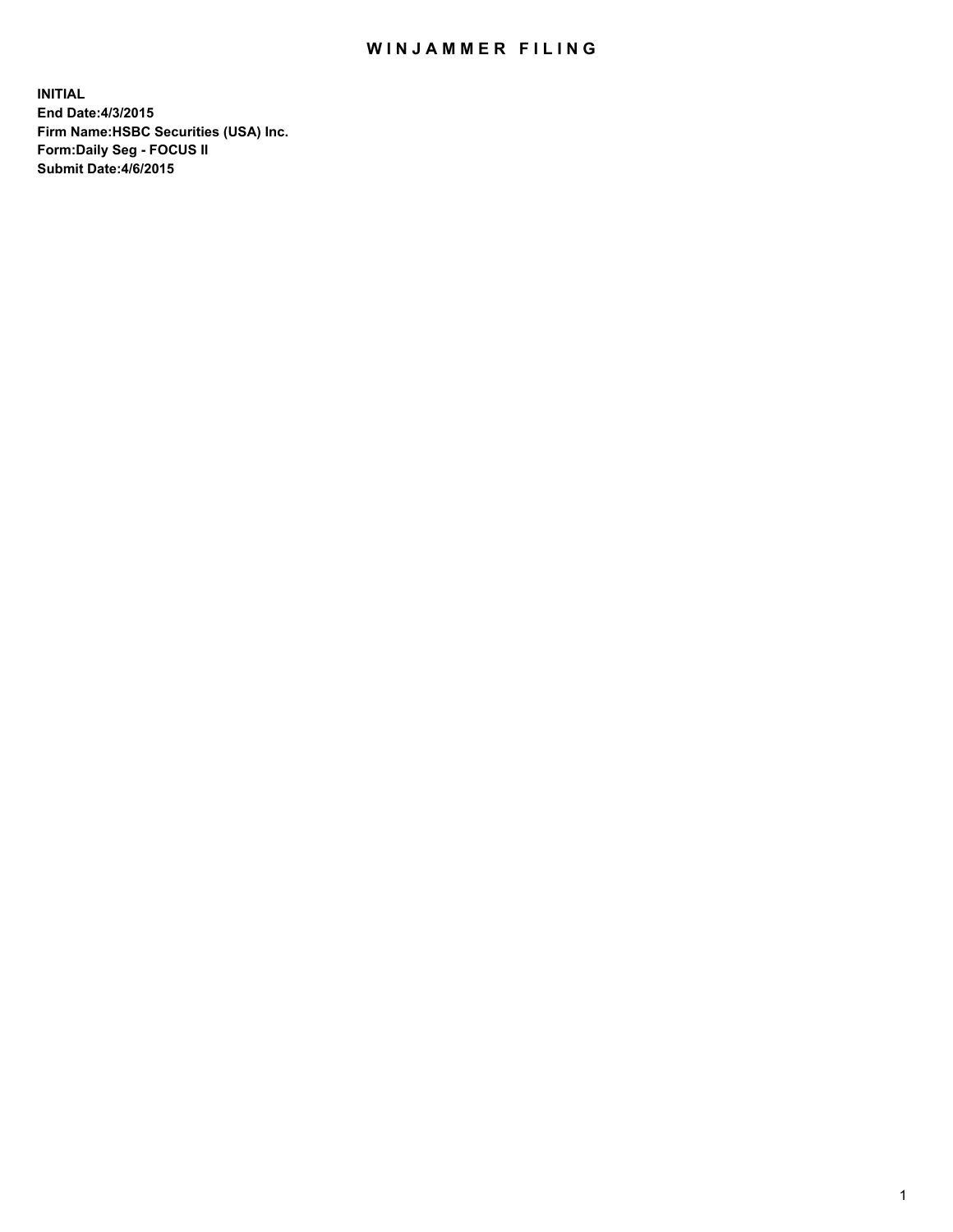## **INITIAL End Date:4/3/2015 Firm Name:HSBC Securities (USA) Inc. Form:Daily Seg - FOCUS II Submit Date:4/6/2015 Daily Segregation - Cover Page**

| Name of Company<br><b>Contact Name</b><br><b>Contact Phone Number</b><br><b>Contact Email Address</b>                                                                                                                                                                                                                         | <b>HSBC Securities (USA) Inc.</b><br>Steven richardson<br>212-525-6445<br>steven.richardson@us.hsbc.com |
|-------------------------------------------------------------------------------------------------------------------------------------------------------------------------------------------------------------------------------------------------------------------------------------------------------------------------------|---------------------------------------------------------------------------------------------------------|
| FCM's Customer Segregated Funds Residual Interest Target (choose one):<br>a. Minimum dollar amount: ; or<br>b. Minimum percentage of customer segregated funds required:% ; or<br>c. Dollar amount range between: and; or<br>d. Percentage range of customer segregated funds required between: % and %.                      | 50,000,000<br>0 <sub>0</sub><br>00                                                                      |
| FCM's Customer Secured Amount Funds Residual Interest Target (choose one):<br>a. Minimum dollar amount: ; or<br>b. Minimum percentage of customer secured funds required:%; or<br>c. Dollar amount range between: and; or<br>d. Percentage range of customer secured funds required between: % and %.                         | 10,000,000<br>00<br>00                                                                                  |
| FCM's Cleared Swaps Customer Collateral Residual Interest Target (choose one):<br>a. Minimum dollar amount: ; or<br>b. Minimum percentage of cleared swaps customer collateral required:%; or<br>c. Dollar amount range between: and; or<br>d. Percentage range of cleared swaps customer collateral required between:% and%. | 30,000,000<br>0 <sub>0</sub><br>00                                                                      |

Attach supporting documents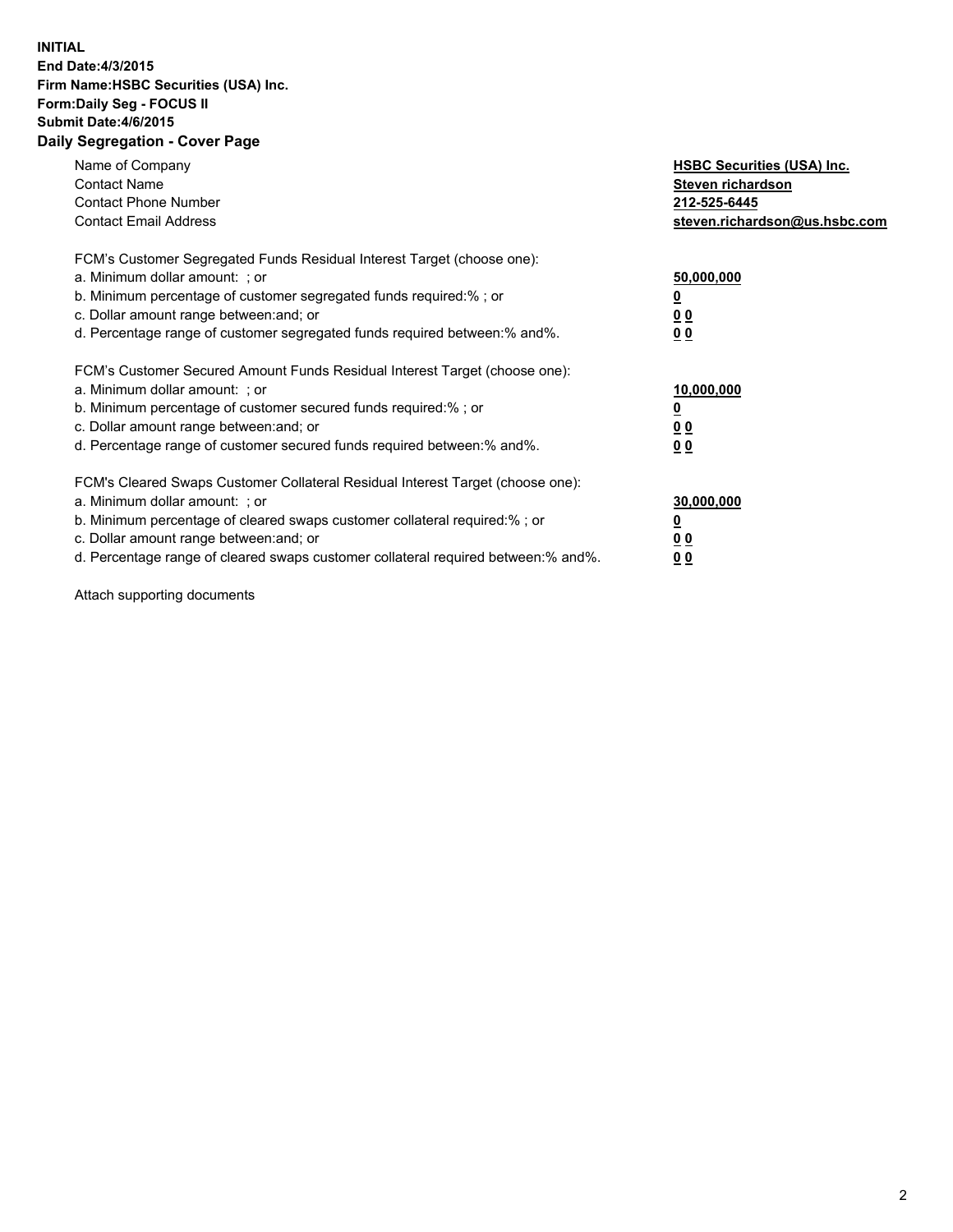**INITIAL End Date:4/3/2015 Firm Name:HSBC Securities (USA) Inc. Form:Daily Seg - FOCUS II Submit Date:4/6/2015 Daily Segregation - Secured Amounts** Foreign Futures and Foreign Options Secured Amounts Amount required to be set aside pursuant to law, rule or regulation of a foreign government or a rule of a self-regulatory organization authorized thereunder **0** [7305] 1. Net ledger balance - Foreign Futures and Foreign Option Trading - All Customers A. Cash **123,400,179** [7315] B. Securities (at market) **30,446,465** [7317] 2. Net unrealized profit (loss) in open futures contracts traded on a foreign board of trade **10,375,384** [7325] 3. Exchange traded options a. Market value of open option contracts purchased on a foreign board of trade **0** [7335] b. Market value of open contracts granted (sold) on a foreign board of trade **0** [7337] 4. Net equity (deficit) (add lines 1. 2. and 3.) **164,222,028** [7345] 5. Account liquidating to a deficit and account with a debit balances - gross amount **564,357** [7351] Less: amount offset by customer owned securities **-546,742** [7352] **17,615** [7354] 6. Amount required to be set aside as the secured amount - Net Liquidating Equity Method (add lines 4 and 5) **164,239,643** [7355] 7. Greater of amount required to be set aside pursuant to foreign jurisdiction (above) or line 6. **164,239,642** [7360] FUNDS DEPOSITED IN SEPARATE REGULATION 30.7 ACCOUNTS 1. Cash in banks A. Banks located in the United States **28,415,070** [7500] B. Other banks qualified under Regulation 30.7 **0** [7520] **28,415,070** [7530] 2. Securities A. In safekeeping with banks located in the United States **75,446,465** [7540] B. In safekeeping with other banks qualified under Regulation 30.7 **0** [7560] **75,446,465** [7570] 3. Equities with registered futures commission merchants A. Cash **0** [7580] B. Securities **0** [7590] C. Unrealized gain (loss) on open futures contracts **0** [7600] D. Value of long option contracts **0** [7610] E. Value of short option contracts **0** [7615] **0** [7620] 4. Amounts held by clearing organizations of foreign boards of trade A. Cash **0** [7640] B. Securities **0** [7650] C. Amount due to (from) clearing organization - daily variation **0** [7660] D. Value of long option contracts **0** [7670] E. Value of short option contracts **0** [7675] **0** [7680] 5. Amounts held by members of foreign boards of trade A. Cash **70,969,063** [7700] B. Securities **0** [7710] C. Unrealized gain (loss) on open futures contracts **10,375,384** [7720] D. Value of long option contracts **0** [7730] E. Value of short option contracts **0** [7735] **81,344,447** [7740] 6. Amounts with other depositories designated by a foreign board of trade **0** [7760] 7. Segregated funds on hand **0** [7765] 8. Total funds in separate section 30.7 accounts **185,205,982** [7770] 9. Excess (deficiency) Set Aside for Secured Amount (subtract line 7 Secured Statement Page 1 from Line 8) **20,966,340** [7380] 10. Management Target Amount for Excess funds in separate section 30.7 accounts **10,000,000** [7780] 11. Excess (deficiency) funds in separate 30.7 accounts over (under) Management Target **10,966,340** [7785]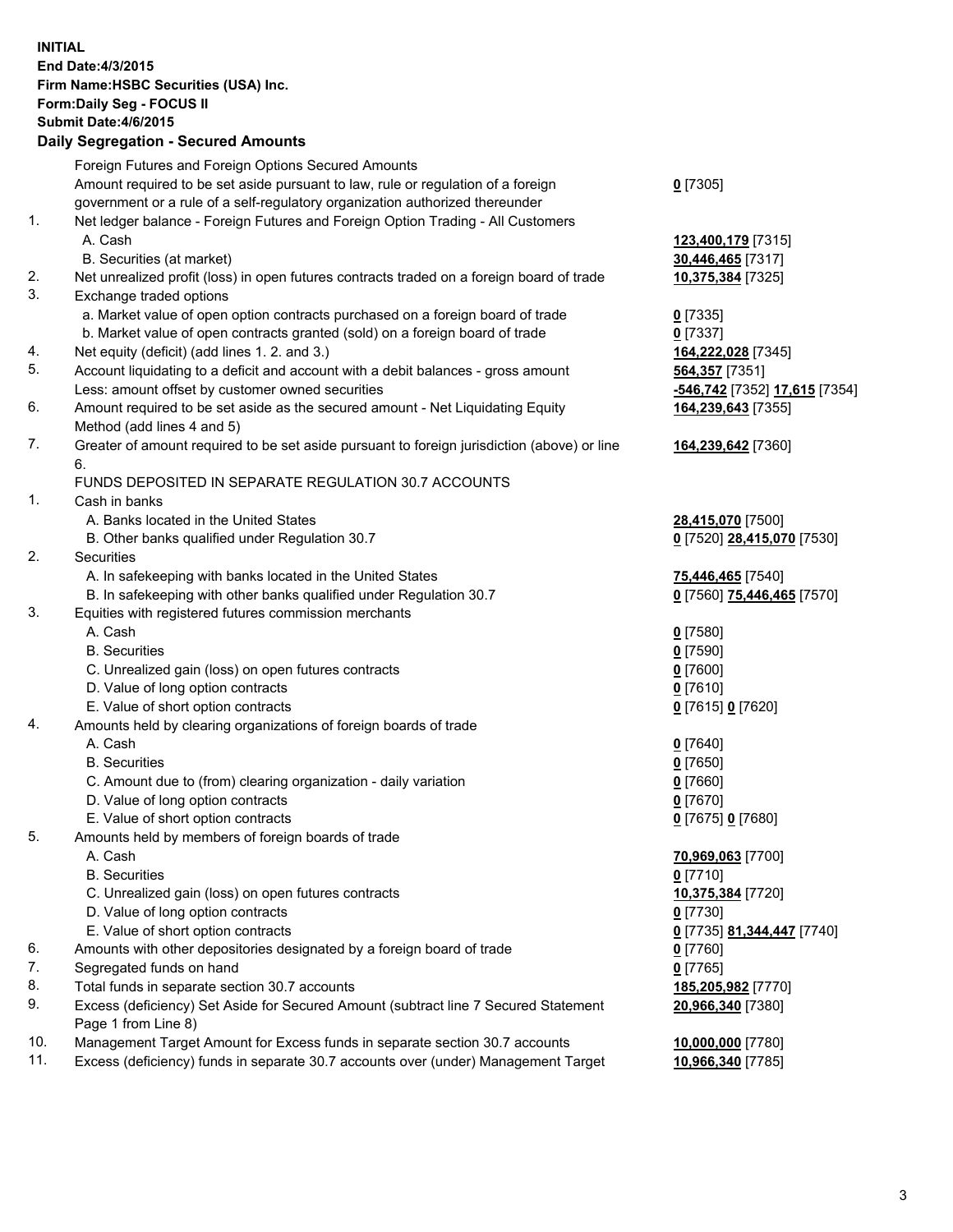| <b>INITIAL</b> | End Date: 4/3/2015<br>Firm Name: HSBC Securities (USA) Inc.<br>Form: Daily Seg - FOCUS II<br>Submit Date: 4/6/2015<br>Daily Segregation - Segregation Statement |                            |
|----------------|-----------------------------------------------------------------------------------------------------------------------------------------------------------------|----------------------------|
|                | SEGREGATION REQUIREMENTS(Section 4d(2) of the CEAct)                                                                                                            |                            |
| 1.             | Net ledger balance                                                                                                                                              |                            |
|                | A. Cash                                                                                                                                                         | 330, 344, 135 [7010]       |
|                | B. Securities (at market)                                                                                                                                       | 689,760,729 [7020]         |
| 2.             | Net unrealized profit (loss) in open futures contracts traded on a contract market                                                                              | $-32,802,914$ [7030]       |
| 3.             | Exchange traded options                                                                                                                                         |                            |
|                | A. Add market value of open option contracts purchased on a contract market                                                                                     | 97,257,797 [7032]          |
| 4.             | B. Deduct market value of open option contracts granted (sold) on a contract market                                                                             | $-9,793,350$ [7033]        |
| 5.             | Net equity (deficit) (add lines 1, 2 and 3)<br>Accounts liquidating to a deficit and accounts with                                                              | 1,074,766,397 [7040]       |
|                | debit balances - gross amount                                                                                                                                   | 1,821,129 [7045]           |
|                | Less: amount offset by customer securities                                                                                                                      | -1,821,129 [7047] 0 [7050] |
| 6.             | Amount required to be segregated (add lines 4 and 5)                                                                                                            | 1,074,766,397 [7060]       |
|                | FUNDS IN SEGREGATED ACCOUNTS                                                                                                                                    |                            |
| 7.             | Deposited in segregated funds bank accounts                                                                                                                     |                            |
|                | A. Cash                                                                                                                                                         | 35,483,142 [7070]          |
|                | B. Securities representing investments of customers' funds (at market)                                                                                          | $0$ [7080]                 |
|                | C. Securities held for particular customers or option customers in lieu of cash (at<br>market)                                                                  | 228,701,740 [7090]         |
| 8.             | Margins on deposit with derivatives clearing organizations of contract markets                                                                                  |                            |
|                | A. Cash                                                                                                                                                         | 245,653,144 [7100]         |
|                | B. Securities representing investments of customers' funds (at market)                                                                                          | 70,246,427 [7110]          |
|                | C. Securities held for particular customers or option customers in lieu of cash (at<br>market)                                                                  | 461,058,989 [7120]         |
| 9.             | Net settlement from (to) derivatives clearing organizations of contract markets                                                                                 | -549,208 [7130]            |
| 10.            | Exchange traded options                                                                                                                                         |                            |
|                | A. Value of open long option contracts                                                                                                                          | <b>97,257,797</b> [7132]   |
|                | B. Value of open short option contracts                                                                                                                         | -9,793,350 [7133]          |
| 11.            | Net equities with other FCMs                                                                                                                                    |                            |
|                | A. Net liquidating equity                                                                                                                                       | 37,209,398 [7140]          |
|                | B. Securities representing investments of customers' funds (at market)                                                                                          | $0$ [7160]                 |
|                | C. Securities held for particular customers or option customers in lieu of cash (at<br>market)                                                                  | 0 <sup>[7170]</sup>        |
| 12.            | Segregated funds on hand                                                                                                                                        | $0$ [7150]                 |
| 13.            | Total amount in segregation (add lines 7 through 12)                                                                                                            | 1,165,268,079 [7180]       |
| 14.            | Excess (deficiency) funds in segregation (subtract line 6 from line 13)                                                                                         | 90,501,682 [7190]          |
| 15.            | Management Target Amount for Excess funds in segregation                                                                                                        | 50,000,000 [7194]          |
| 16.            | Excess (deficiency) funds in segregation over (under) Management Target Amount<br>Excess                                                                        | 40,501,682 [7198]          |